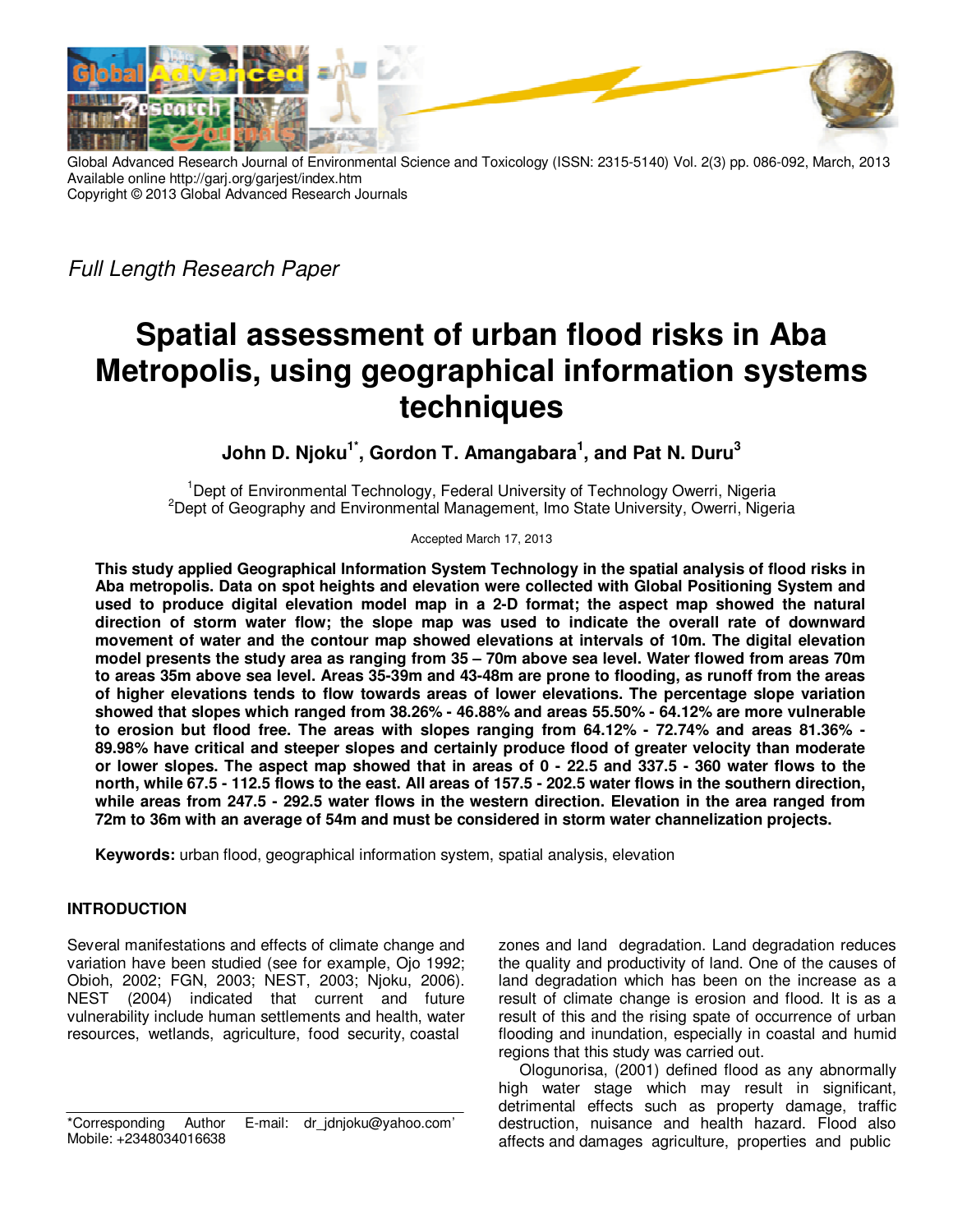utilities, as well as economy of the affected area and may lead to loss of human lives. In urban areas in Nigeria, flooding has been known to be caused by a combination of excessive precipitation and inadequate flow channel capacity of sewer systems (Soba, 2008). Flooding may result when there is excessive rainfall or when natural or artificial channel is too small, relative to the discharge or when the land is too level and less permeable to the water that gathers on top of the ground surface. The physical dimension of flood shows that it leads to pollution of the human environment. Destruction of flora and fauna, damage to habitats, food chain, species diversity and stability, damage to endangered species, natural recreational resources, and archeological and historical resources are the environmental effects of flood. For example, waste that are generated from both domestic and industrial activities can be spread by flood.. Floods are linked to increases in communicable diseases, but studies show that certain endemic diseases, especially gastrointestinal diseases, rise to epidemic proportions where sanitation standards are low (Orji, 2010).Other health impacts are abundance of communicable diseases, shortage of food supply, dispersion of household wastes into the fluvial system and contamination of community water supplies and wildlife habitats with extreme toxic substances.

The occurrence of flood event usually elicits a response to alleviate losses and return society as quickly as possible to pre-disaster conditions (USNIOSH, 2008). After the flood event, many other environmental impacts can become apparent including, the volume of debris to be collected, the extent to which public utilities such as water supply systems and sewage operations have been damaged, and industrial pollutants entering fluvial systems, might present pressing problems. However, the environmental impacts of 1993 and 1995 floods in the Netherlands were assessed in terms of the suspended matter composition in the rivers and its eco-toxicological effects (Orji, 2010).

Developing countries are presently characterized by rising flooding events being one of the effects of increasing urbanization. This ultimately alters the fluvial processes of the area because urbanization increases surface runoff due to increase in relative proportion of impervious surfaces. Odermerho (1988) further showed that land use and land cover in adjoining peri-urban areas, directions of slope and lack of drainage facilities also determine the timing, extent, magnitude and locations of floods in Nigerian cities. Similarly, Enakhimion, (1981) elaborately showed that these factors drive flood incidence in Benin City. To Soba (2008) the floods and flooded areas in rapidly urbanizing Owerri are potentially determined by the amount and intensity of precipitation, the texture of the soil, land use and cover types, gradient and direction of slope. The effects of these factors are more critical because cities in Nigeria evolve without well planned facilities and integrated

sewage network (Njoku et al, 2010). Consequently, runoff associated with increasing proportion of impervious surfaces is ponded as pools on urban terrain.

Flood as a nuisance in Aba metropolis and environs is acute and rising. These followed the phenomenal growth of the city in recent years, marked by expansion of impervious surfaces as a result of spatial structures and infrastructural facilities/amenities, and the virtual absence of drainage and sewage systems. In Aba and environs the hydrologic environment is more complex than a preurban watershed due to the imposition of urban land use and land cover as well as the manipulated runoff disposal systems. Therefore, flooding in the city follows complications introduced by active urbanization and the near absence of adequate runoff disposal systems. This results to the ubiquitous pondage of runoff on street surfaces. As a result of the inconveniences of flood and the damages caused by ponded water, stakeholders are compelled to seek post-construction solution to the problems of flooding in the ever-urbanizing Aba metropolis and environs. This study provides spatial analysis of the flooding and flooded sites in Aba and environs using Geographical Information Systems (GIS) Technology. It seeks to solve the perennial flooding problem in the metropolis by identifying and mapping the flood zones and floodable areas. This study proposes the application of DEM in the control of flood in parts of Aba metropolis and harmonizes gradient, geological and environmental development, with specific emphasis on the natural sloping of the terrain, which is an integral component of the integrated urban flood planning of metropolitan areas.

## **The study area description**

The specific study area, as presented in Figure 1, is Aba North Local Government Area. The area covers about 60% of the urban area of Aba, with a population of about 107,488 (FGN, 2006). It includes areas such as Ogbor Hill, Umuola Egbelu and Ariaria. It is located in southeastern Nigeria, on latitude  $5^0$ 7'N and longitude  $7^0$ 22'E.

The study area is within the humid tropical and rainforest zone of southeastern Nigeria. The rainfall distribution pattern is reminiscent of the scenario in southern Nigeria. The rainfall regime is bimodal and peaks in July and September with 'little dry season' known as 'August Break' in-between. The rainy or wet season begins about February or March and lasts till October or early November. The length of the wet season is at least 7 months including the period of August break. The dry season lasts from December to February. Long term rainfall trends show some evidence of swings or periodic variation; in the region and country (see Nnaji 1998, 1999; FGN, 2003; Njoku, 2006,). The mean annual rainfall of Abia State is between 2550mm and 2890mm.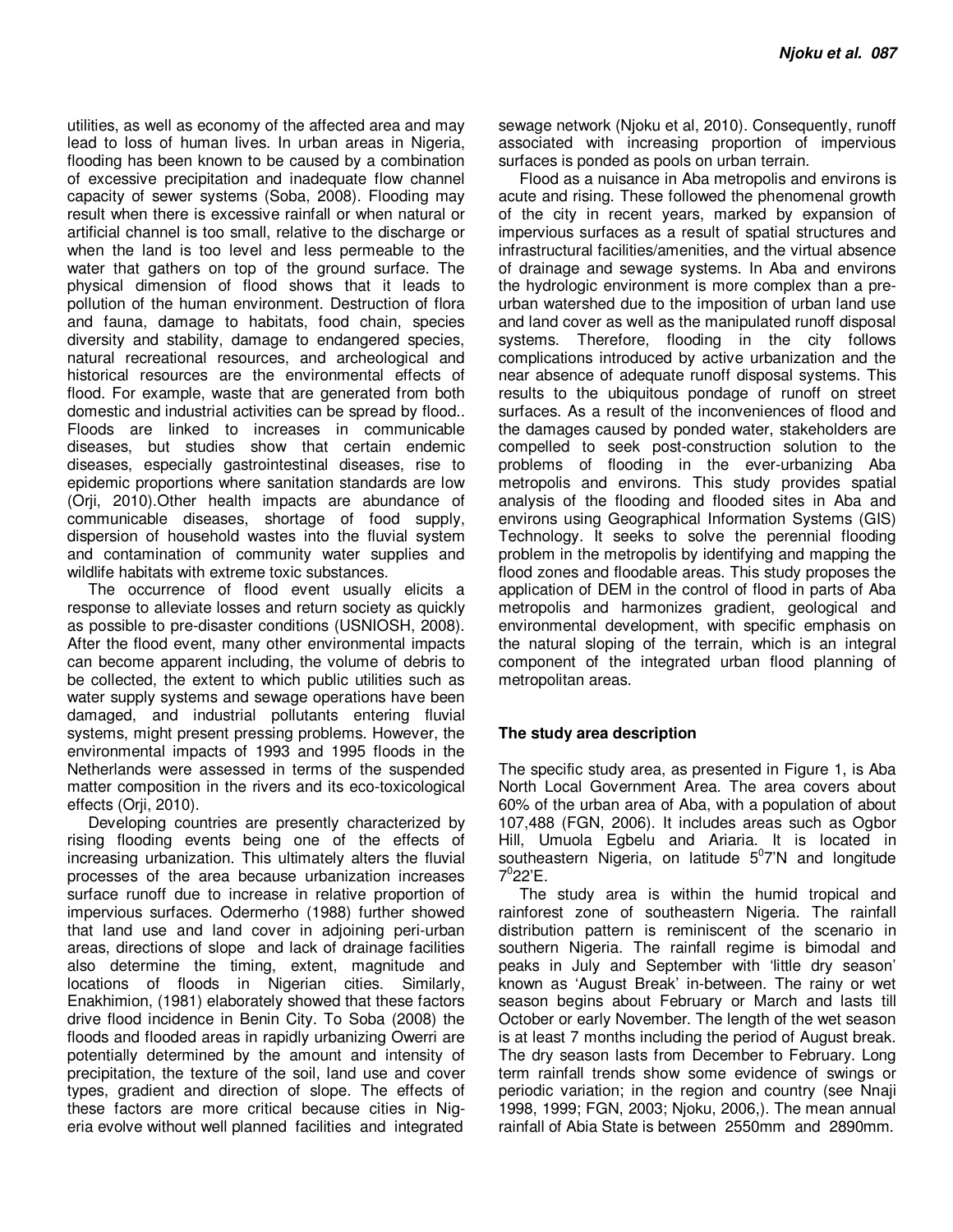

**Figure 1.** Map of Abia State showing Aba, the study area

However, increasing spatial and temporal variation and decline in rainfall trend, has also been reported by Njoku (2006) and Ulor (2007).

Temperature regime for Aba is also identical to the regional pattern, and is generally high and uniform throughout the year. Njoku, (2006) reported that temperature showed a rising trend for southeastern Nigeria (especially towards the end of the last decade). Temperature of Southeastern Nigeria rose, as 1970 – 1979 is 22.0<sup>o</sup>C, 1980 – 1989 is 26.7<sup>o</sup>C and that of 1990 – 1999 is 27.3<sup>o</sup>C. The mean minimum air temperature  $[T<sub>min</sub>]$ of the area is 22.8<sup>o</sup>C, while the mean maximum  $[T<sub>max</sub>]$  for the period is  $32^{\circ}$ C. The hottest months are January and March. The cooling influence of the Harmattan winds last from December to February.

The study area is bisected by the Aba River, a tributary of the Imo River. The river water have been degraded by the introduction of effluents from industries situated adjacent the river. Generally, the topography of Aba is between low lying and uniform, with a gently tilted plain slopping towards the Aba River. The highest elevation of 72mabove sea level is around the northcentral part of the study area, while the lowest of 36m is on the Aba River valley (Orji, 2010). Thus, the average relief is 54m. The soil is predominantly loamy containing brown to dark brown sandy soils and ferralsols.

It is an important regional trade centre, particularly for food stuffs, clothing, palm oil and other industrial goods.

#### **MATERIALS AND METHODS**

Data on spot heights, slope direction and coordinates measurements were obtained in degrees from locations randomly distributed throughout the study area, using Global Positioning System (GPS) Map 76, during the rainy season of 2009. Specifically, data were collected from Eziama Rail, Faulks Road, Osusu Road, Okigwe Road, Ariaria, Samek, Road, Ogbor-hill, Ferguson Street, Nwamkpa Street and Aba River Bridge, using GPS Map 76, record sheet and a map of the study area. These locations were selected as result ofobserved changes in terrain elevation and slopes, and so, are critical to natural runoff direction and determination of floodable and flooded sites. These data were converted to appropriate formats and analyzed with Arc View 3.2a extension, Spatial Analyst and Microsoft Excel for the generation of point and contour maps. Grid interpolation was carried out to get Digital Elevation Model (DEM). This DEM was used to create Slope map, Contour map (which was interpolated at 10m intervals in 2-D formats to show the variations in height and coordinates), and Aspect map of the DEM to define and show the directions of runoff in the metropolis.

#### **RESULTS DISCUSSION AND PRESENTATION**

The results of the analyses were presented as DEM map,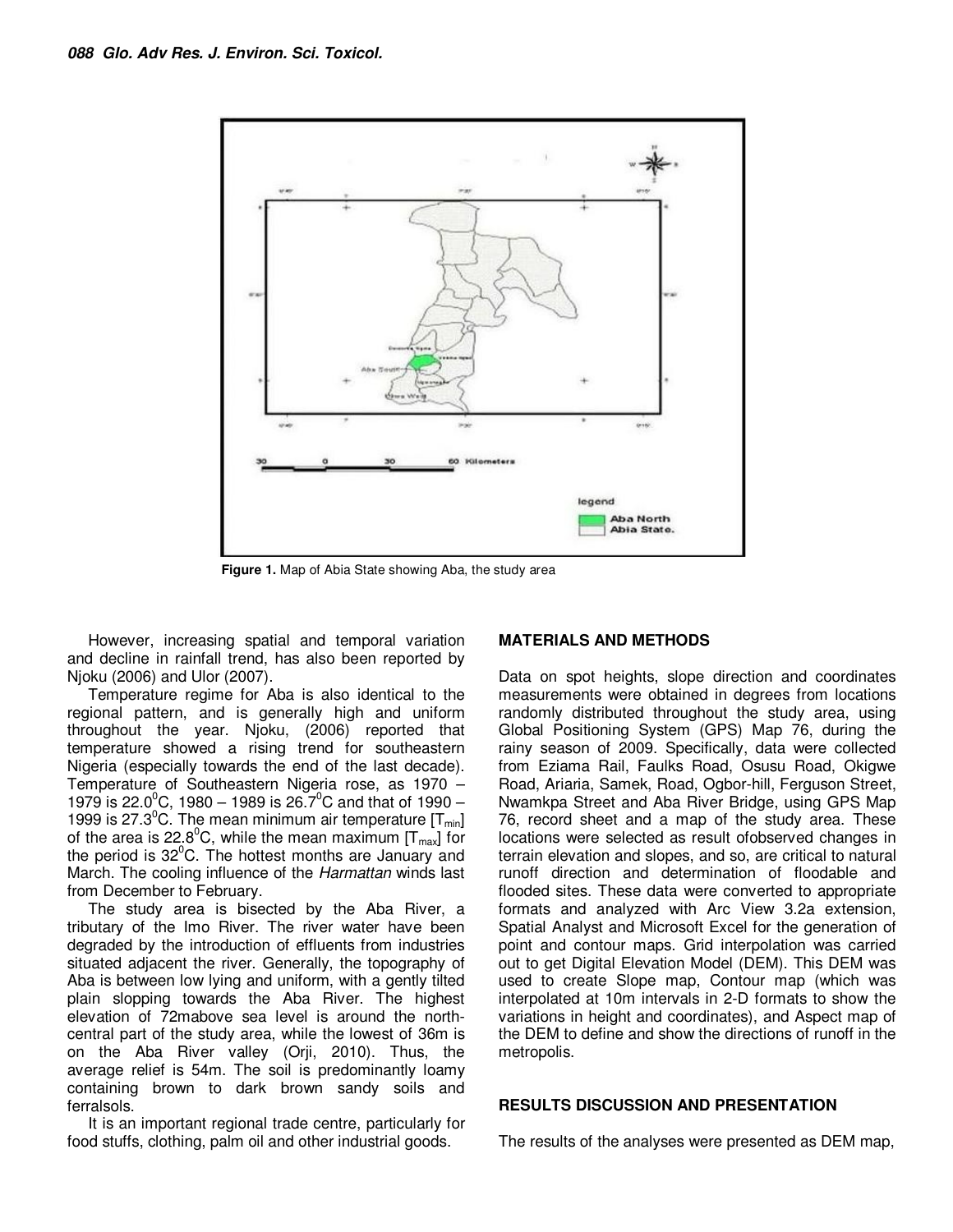

 **Figure 2.** DEM map of Aba North, Abia State

Slope map, Aspect map and Contour map.

## **DEM map of the study area**

From the DEM map in Figure 2, the variations in heights are shown in 2-D format. The DEM presents the study area as ranging from 35 – 70m above sea level. In other words, the flow of water must be from areas 70m above sea level to areas 35m above sea level. Thus, areas 35- 39mand 43-48m are prone to flooding as runoff from the areas of higher elevations tends to flow towards areas of lower elevations. The areas with lower elevations include Aba River Bridge and Ogbor Hill areas. Areas ranging from 48-52m to 69-73mare likely to experience erosion because the runoff velocity towards the areas of lower elevations are higher for greater erosivity index, showing greater propensity for increased destruction and degradation of the top soil. The legend further showed that Aba metropolis is generally, relatively flat, irrespective of variations in heights. Therefore, it may be assumed that the flood problem in Aba metropolis is as a result of absence of adequate elevation drainage system, soil type and climate among other factors.

#### **Slope map of the study area**

The slope map identifies the overall rate of downwards movement of water. This implies the higher the elevation, the faster the downward flow of water. Figure 3 show the slope percentage variation and indicated the rate and velocity of storm water flow changes with gradient in the study area. In areas where the slope is steep, sink basins may be required to reduce storm water velocity and speed of flow. From the legend, the areas ranging from 12.41%-21.03%and from 29.65%-38.26%are flood prone areas, and to a lower extent erosion prone areas. This is because of the apparent slow movement of the runoff during precipitation. The water tends to flow faster from areas of higher elevation to the areas of lower elevation because of variation in height which affects the slope of the terrain. The areas ranging from 38.26% - 46.88% and areas 55.50%-64.12%are more vulnerable to erosion but flood free areas.

Finally, the areas ranging from 64.12%-72.74%and 81.36%-89.98%arecritical and steeper slopes and certainly produce flood of greater velocity than moderate slopes of 55.50% - 64.12%. These areas are highly vulnerable to erosion, butare flood free zones, because of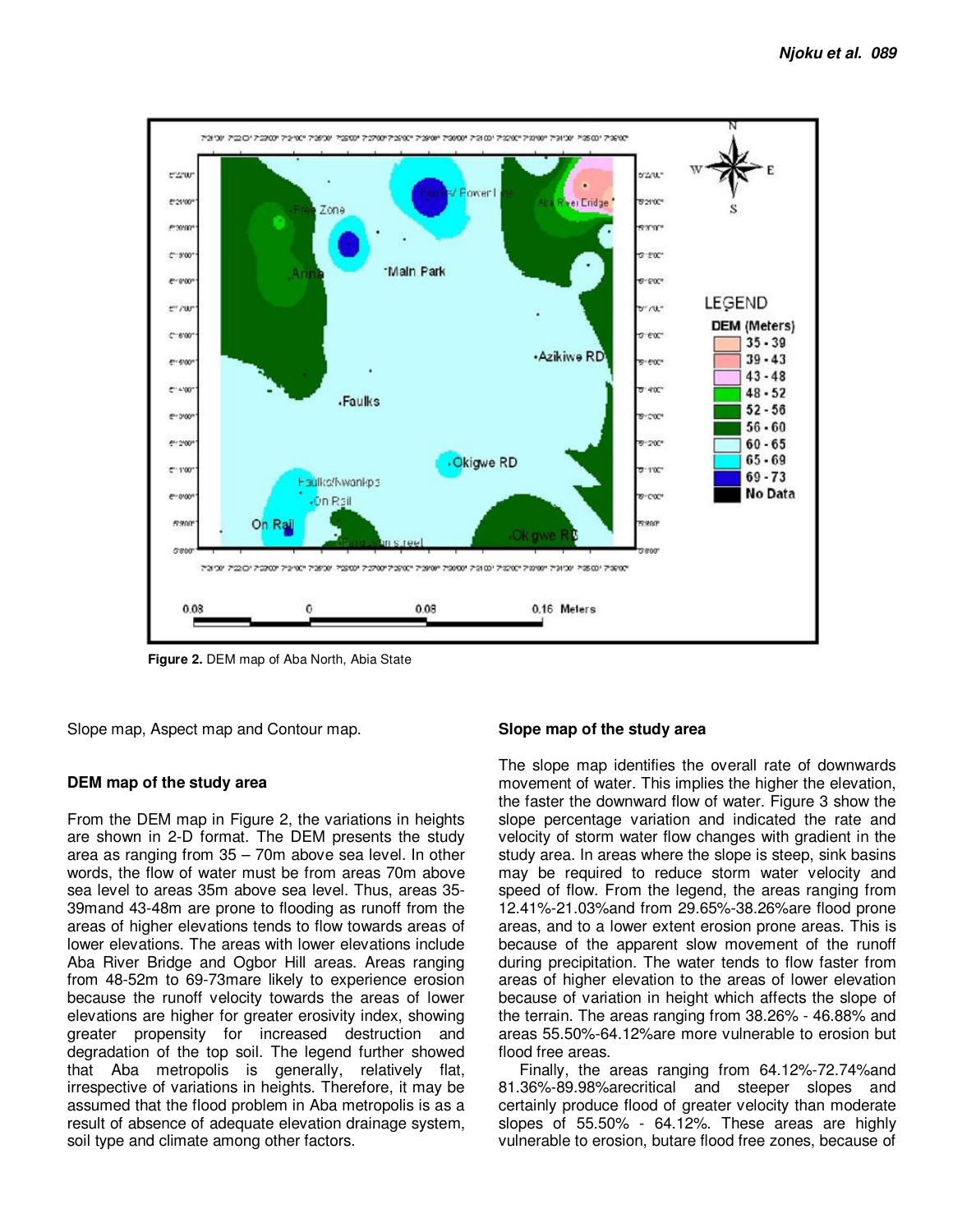

**Figure 3.** Slope Map of Aba North, Abia State



**Figure 4.** Aspect Map of Aba North, Abia State, showing direction of flow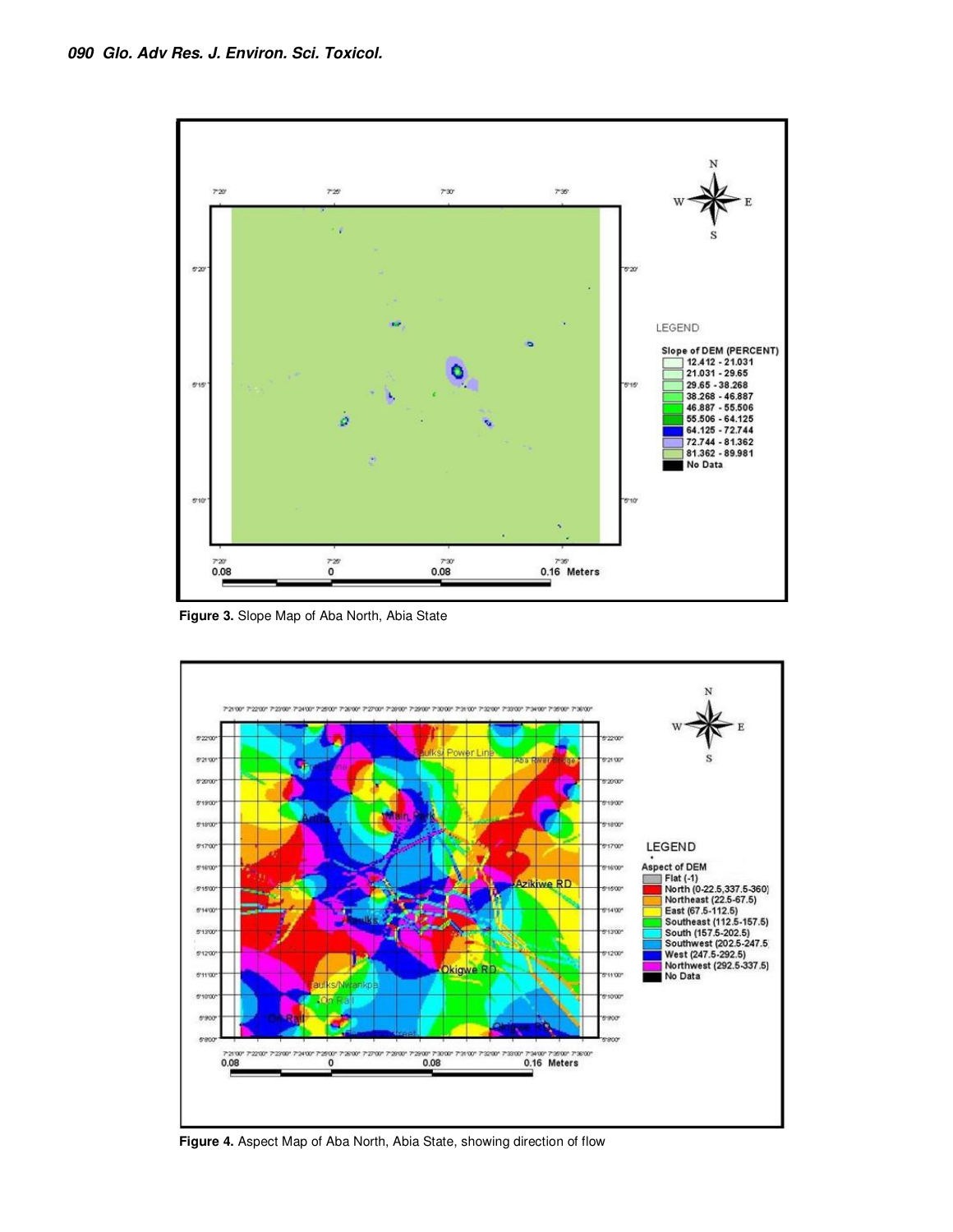

**Figure 5.** Contour map of Aba North, Abia State.

Their higher elevation. The map contains all topographicand physiographic features that are important in drainage design, erosion control and flood control features, including knowledge of the lowland and highland areas.

## **Aspect map of the study area**

The Aspect map which defines the direction of the flow of water is presented on Figure 4. In the areas ranging from 0-22.5 and 337.5-360 water flows to the North, 22.5-67.5 flow to the Northeast direction, while 67.5-112.5 water flows to the East. All areas 112.50 - 157.5 water flowsin the Southeast direction, while 157.5-202.5 flows in the southern direction, but 202.5-247.5 flows in the southwest direction. The map further shows that areas from 247.5-292.5 water flows in western direction, whileall the areas from 292.5-337.5 water flows in the Northwest direction where the slopes are steeper. Channelization of water should follow these natural directions.

## **Contour map of the study area**

Figure 5 shows Contour map as spot in the study area

having equal elevation above or below sea level as generated at 10m intervals. The spot height tells the direction in which water flows. From the map on Figure 5 the contour lines joining locations from 36-43 has higher probability and concentration of flood and floodable areas. From the legend, contour lines of spots from 44-51 and 52-58 have high concentration of flood. All other areas have moderate and no probability of flooding. It may be that the presence of excess, ponded water may be due to inadequacy of storage capacity of natural water courses which obstruct the flow and deregulate topography, thereby leading to local depressions. Thus, design of surface drainage systems depend on amount of rainfall expected within the locations, at a particular period of time and the type of land use and land cover.

## **CONCLUSION**

The study applied the concept of integrated data analysis, using GIS to determine the implications of flooding in Aba metropolis. The DEMin Figure 2 shows the variation in height as the areas ranging from 35-39 and 43-48 are likely to be prone to flooding, being that runoff from the areas of higher elevations tend to concentrate around the areas of lower elevations. The areas with lower elevations include Aba River Bridge and